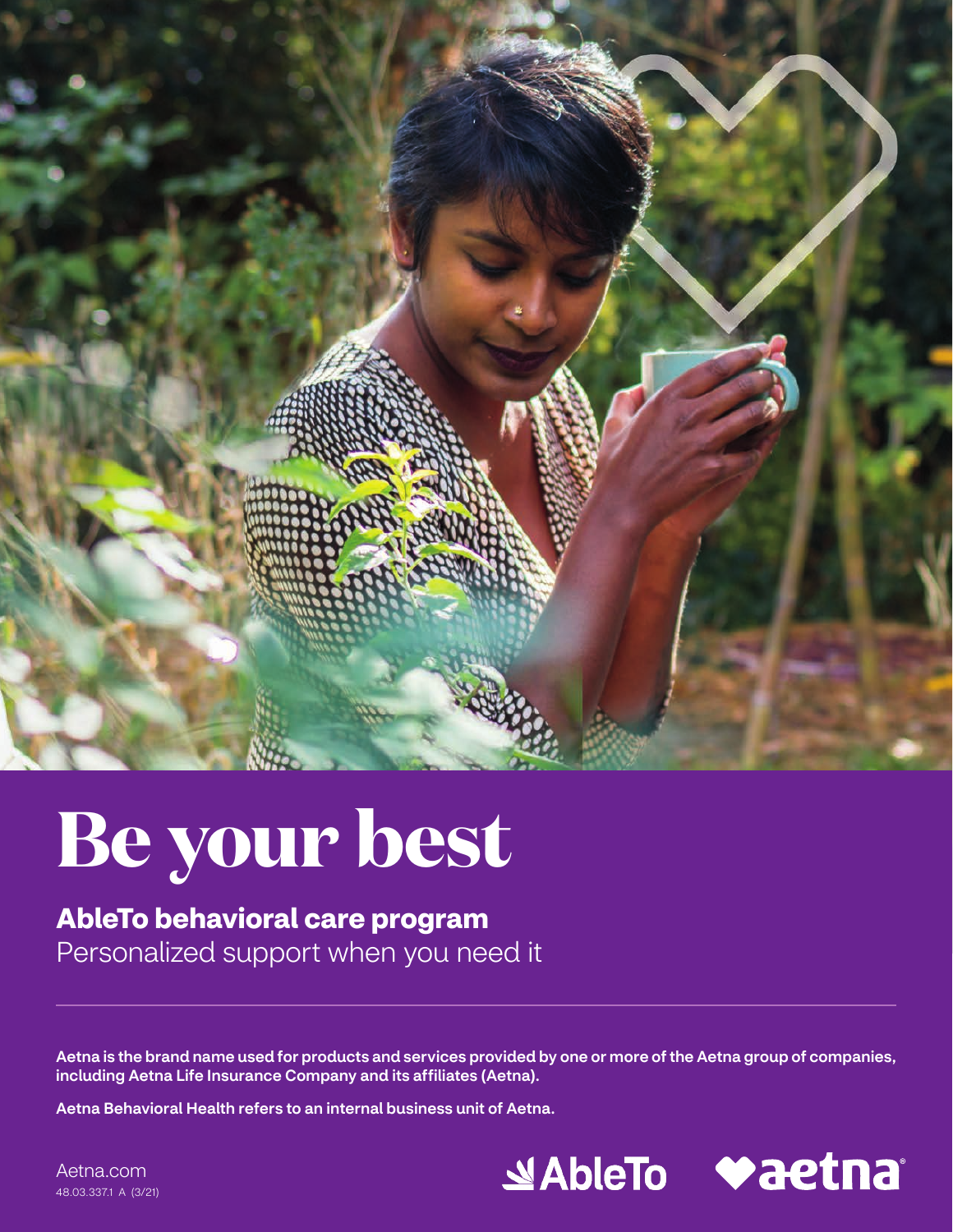### Take control of your mental health, on your terms

Sometimes life can be overwhelming, leading to worry, stress and sadness. These are common feelings with major life changes or chronic conditions. But help is now just a phone call away.

With the AbleTo program, you'll get virtual, personalized support that can help you feel better. You'll learn how to better manage your emotions and improve your overall health. And your mental and physical health can improve in as little as eight weeks. Plus, this program is already included in your Aetna® membership.

#### **The program can help you:**

- Work through these normal emotions
- Know the types of changes you need to make
- Feel like you're in control of your health and life



#### **Real help that fits your schedule**

It's really easy to take the first step. In fact, you can speak to a licensed therapist within seven days or less from calling.

Then, you can attend a private, confidential session virtually, by telephone or secure video chat, right from your home. Simply schedule your sessions at your convenience, including outside normal business hours and on weekends.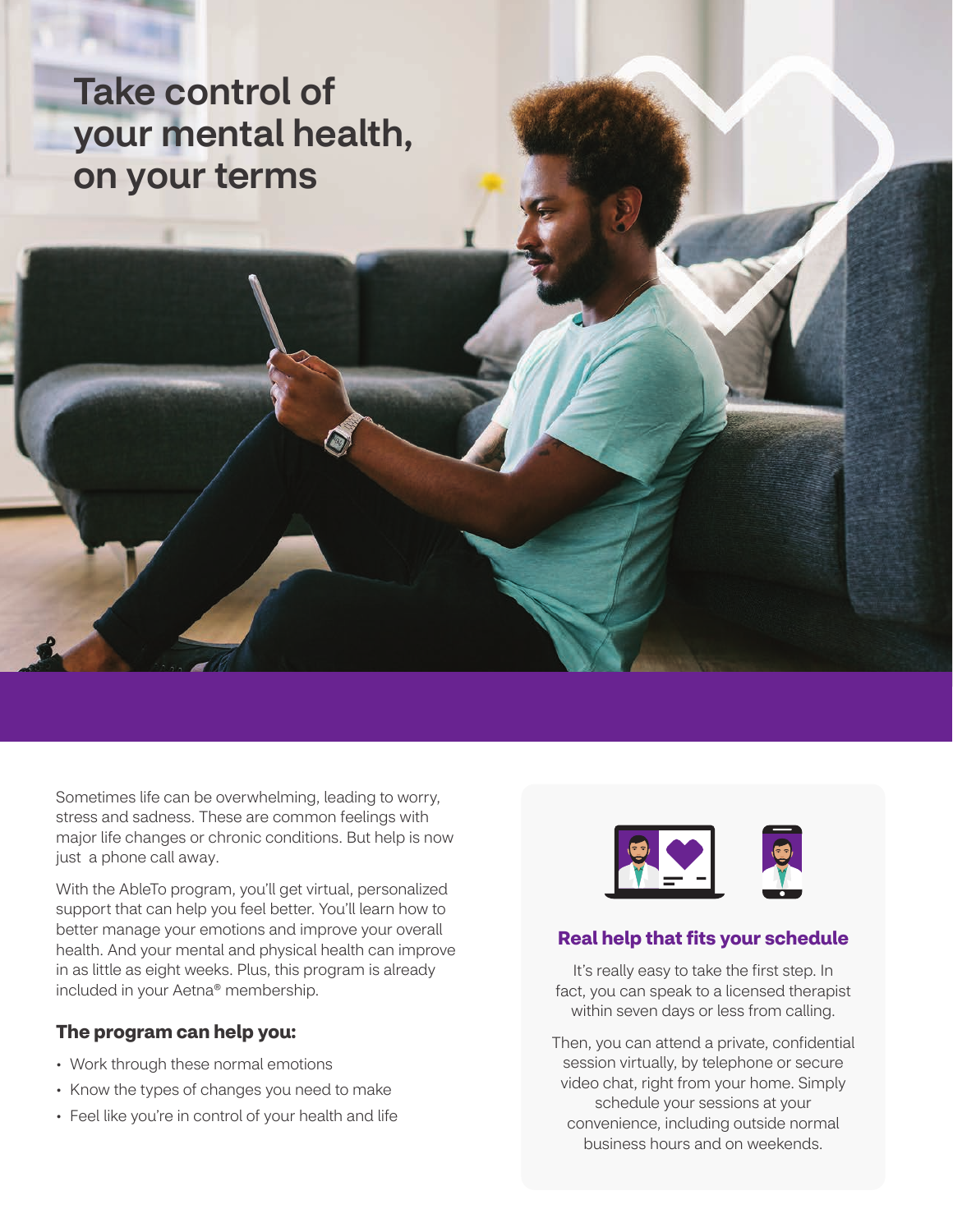## **So how does it work?**

#### **Support when and where you need it**

Every week, you'll meet with your experienced care team (a behavioral coach and therapist). You'll work with them to set goals and learn coping strategies in two private sessions per week.

#### **Your team will help you:**

Better understand the relationship between thoughts, feelings and actions

Get ahead of challenging issues, including medical conditions, family problems or personal hurdles

Overcome obstacles that keep you from living your best life

#### **Consider AbleTo support if you've had one of these health conditions or life changes:**

- Depression, anxiety or panic attacks
- Chronic pain/pain management
- Grief and loss
- Diabetes/weight loss
- Cardiovascular disease
- Caregiver stress (child, elder or person with autism)
- Digestive health issues
- Cancer diagnosis and recovery
- Respiratory issues
- Infertility or postpartum depression
- Alcohol or substance use disorder
- Military transition

#### **Here's what makes this program different**

Unlike other telemedicine services, this program has:

- A short-term, eight-week model
- Proven effectiveness
- Therapy plus coaching
- Excellent online member experience
- Flexible scheduling

#### **Easy ways to join the program**

#### **We'll call you:**

If your claims data shows you may benefit from this program, an Aetna or AbleTo representative will call you to explain how it works and why it can help you. In most cases, there's no cost to you.\*

#### **Or you can contact us:**

- Visit **[AbleTo.com/Aetna](http://AbleTo.com/Aetna)**
- Call **1-844-330-3648**, Monday–Friday from 9 AM–8 PM ET
- Tell your Aetna case manager you'd like to participate



of surveyed AbleTo program graduates recommend the program to others.<sup>1</sup>

After just 8 weeks of treatment, graduates reported



improvement in overall health and symptoms of stress, anxiety and depression.<sup>2</sup>

 \*You may be able to receive AbleTo services with no out-of-pocket cost to you, depending on your employer. With other employers, associated deductibles will apply before your out-of-pocket expenses are covered. Just call the number on your member ID card to learn more about your options.

1 AbleTo Patient Satisfaction Survey, 2019.

2 AbleTo Commercial Outcomes, 2019.